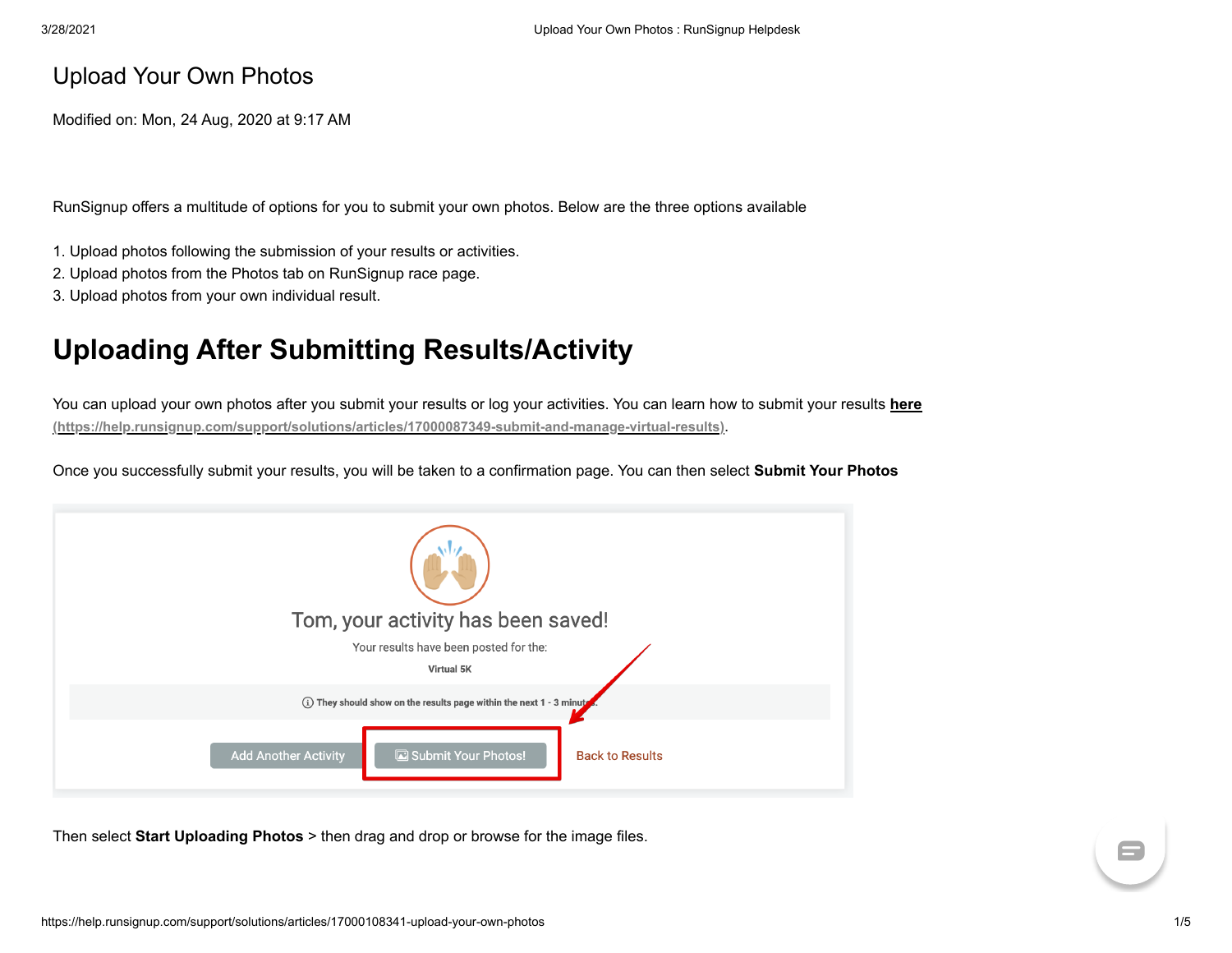# **RACEDAY PHOTOS**

#### #514 Tom Laughlin

No photos are available for this participant.

### **Upload Photos**

Click below to upload photos for your result.

#### **Start Uploading Photos**

**Back to Photos** 

# **Uploading From Race Page**

You can upload your photos directly to the race by heading to the RunSignup Race Page and selecting the **Photos** tab



You will then want to use the search by search for yourself. You can search by bib number of first and last name.

 $\blacksquare$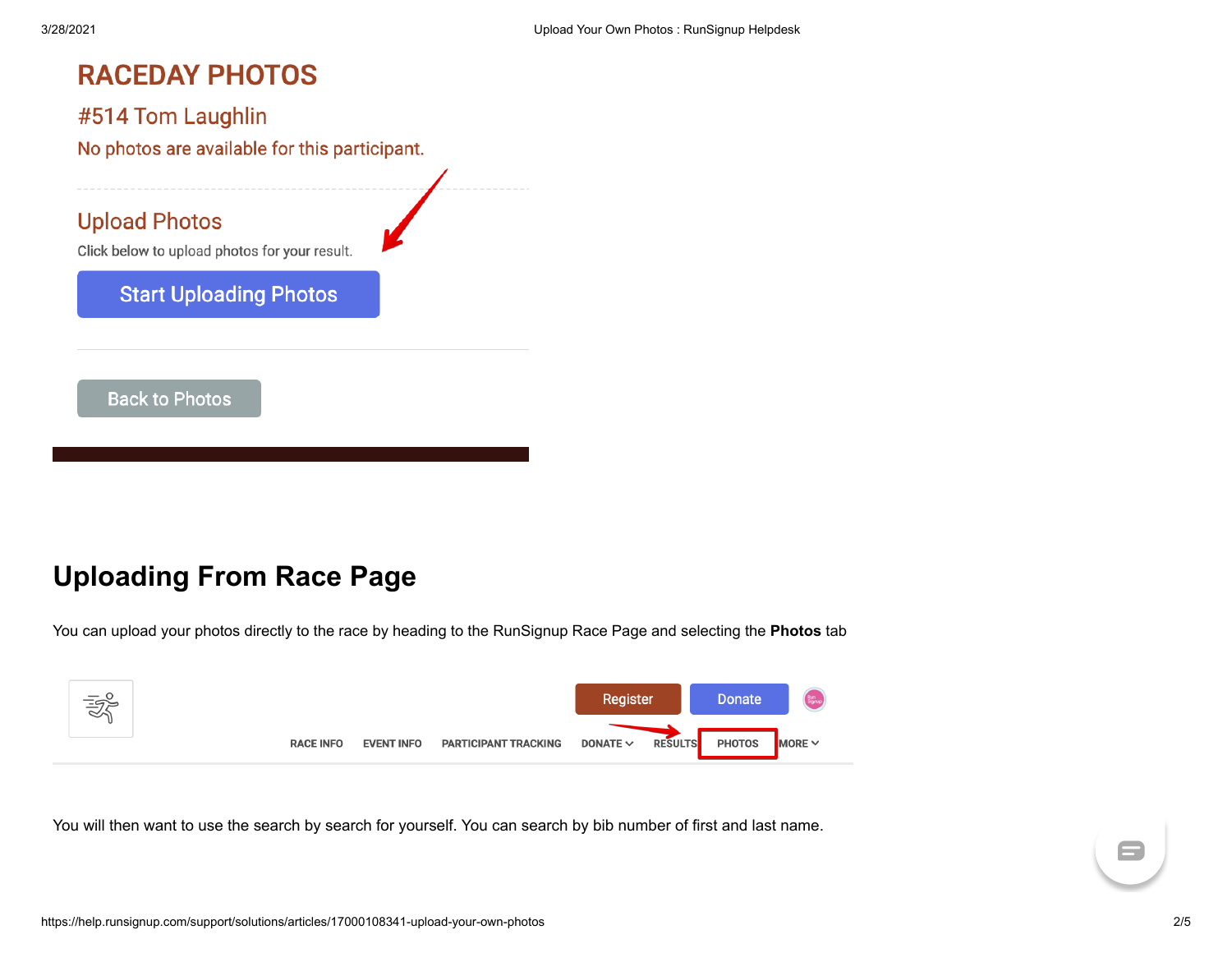#### **RaceDay Photo Albums**

| $06/01/20$ $\sim$ | Tom laul                             |  |
|-------------------|--------------------------------------|--|
|                   | - Tom Laughlin (Virtual 5K,<br>$+#5$ |  |

Once you find yourself, you can then select **Start Uploading Photos** then drag and drop or browse for the image files.



# **Uploading From Result Page**

Additionally, you can upload your own photos from your individual result. To find your individual result page, head to the RunSignup race page and select the **Result** tab > be sure you are on the correct result set your result falls into and search for your name or bib number > click into your own result > then select **Photos**

 $\blacksquare$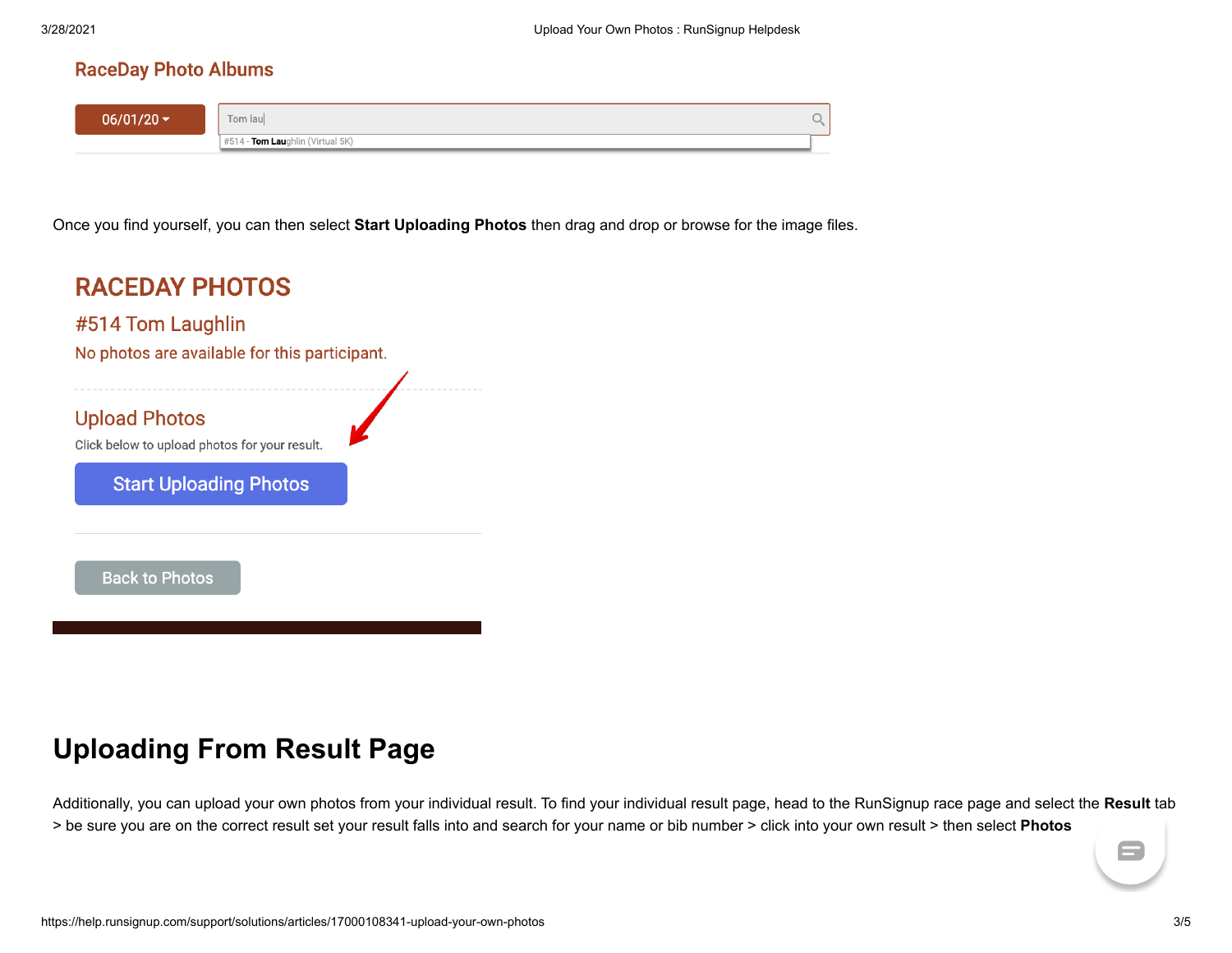

Be sure you are on the correct result set your result falls into, then you can search for your result by entering in your bib number or name.



Once you find your own result, click into the result and then select **Photos**

|              |                |                   | Search by name, bib number, town, etc |                    |                          | Q                 | ◒           | €                              | $\mathcal{C}$<br>÷.                                       |       |                                              |                                    |    |                                        |                          |                 |
|--------------|----------------|-------------------|---------------------------------------|--------------------|--------------------------|-------------------|-------------|--------------------------------|-----------------------------------------------------------|-------|----------------------------------------------|------------------------------------|----|----------------------------------------|--------------------------|-----------------|
|              | Tom Laughlin X |                   |                                       |                    |                          |                   |             |                                |                                                           |       |                                              |                                    |    |                                        |                          |                 |
|              |                | $\triangle$ Place | $\hat{=}$ Bib                         | <b>Name</b><br>∴ ≜ | $\Leftrightarrow$ Gender | <b>STATISTICS</b> | <b>City</b> |                                | $\hat{z}$ State $\hat{z}$ Country $\hat{z}$ Clock<br>Time |       | $\triangleq \frac{\text{Chip}}{\text{Time}}$ | $\hat{\phi}$ Pace $\hat{\phi}$ Age |    | Age<br><b>≑ Percentage</b><br>$\Omega$ | <b>Division</b><br>Place | <b>Division</b> |
| $\mathcal Q$ | $^{\circledR}$ | 1                 | 514                                   | Tom<br>Laughlin    | M                        |                   | Moorestown  | <b>NJ</b>                      | <b>US</b>                                                 | 20:00 |                                              | 4:00                               | 33 | 105.2                                  |                          | Overall<br>Male |
|              | < Previous     |                   |                                       |                    |                          | Page              | of 1        | 10<br>$\overline{\phantom{a}}$ | per page                                                  |       |                                              |                                    |    | Next >                                 |                          |                 |

 $\blacksquare$